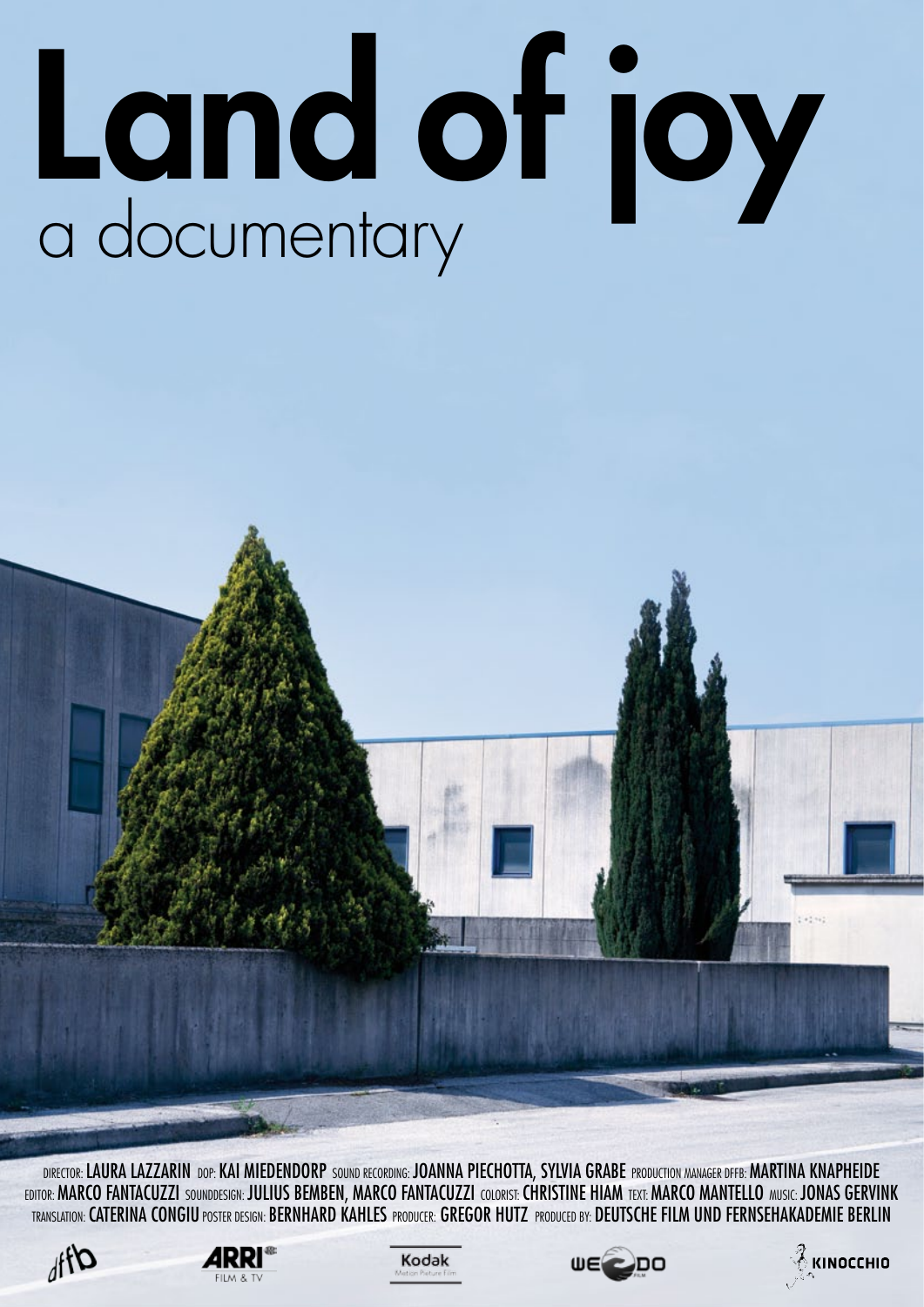

# Land of joy a documentary

### Synopsis:

In between the Alps and the Venice Lagoon, Veneto is one of the wealthiest industrial areas in Italy, but it hasn't always been this way. Forty years ago the locals were poor farm workers. They had to emigrate to Germany, Switzerland, and Belgium to earn their living. Through their hard work they made Veneto what it is today, despite the last global downturn: one of the most affluent Italian regions. The focus of the film is deliberately on the native inhabitants of Veneto, on their history, their point of view, and on their distrust for foreigners. The Northern League, the strongest political party in Veneto is claiming for independence from Italy. It expresses obsessive fear and rage against foreigners and, on this basis, would want to recreate the sense of community in a globalized world.

The camera captures the distinctive features of people's faces, the tension in their words and moments of silence and reflection. Through amusing and grotesque encounters with a motley bunch of characters: from a Pakistani man who is hopelessly looking for a job, to an overexcited rat poison manufacturer; from an old man growing onions between warehouses to a housewife who loves new gadgets, a diverse vision emerges and the atmosphere of the places comes alive in its true spirit. Among factories, gardens and party meetings, empty rituals and grossness, the film takes us on a ride along a landscape which is also an inner landscape; of both comic and tragic characters, who are struggling through the mechanism of work and money, or just lingering in a withered past.

### Directors Statement

The film faces the problems of modern Western societies. Not long ago this region was poor; today it's wealthy and people are obsessed with work and money. People's souls and brains are filled up with the empty slogans of a racist party, that are affecting the ethos and views on life. This is my homeland and that's why I left it, and despite feeling sad for this "lost" land, while shooting the film, I was looking for some poetry, for simple but essential things. Maybe hoping for a more humane way of feeling and living.